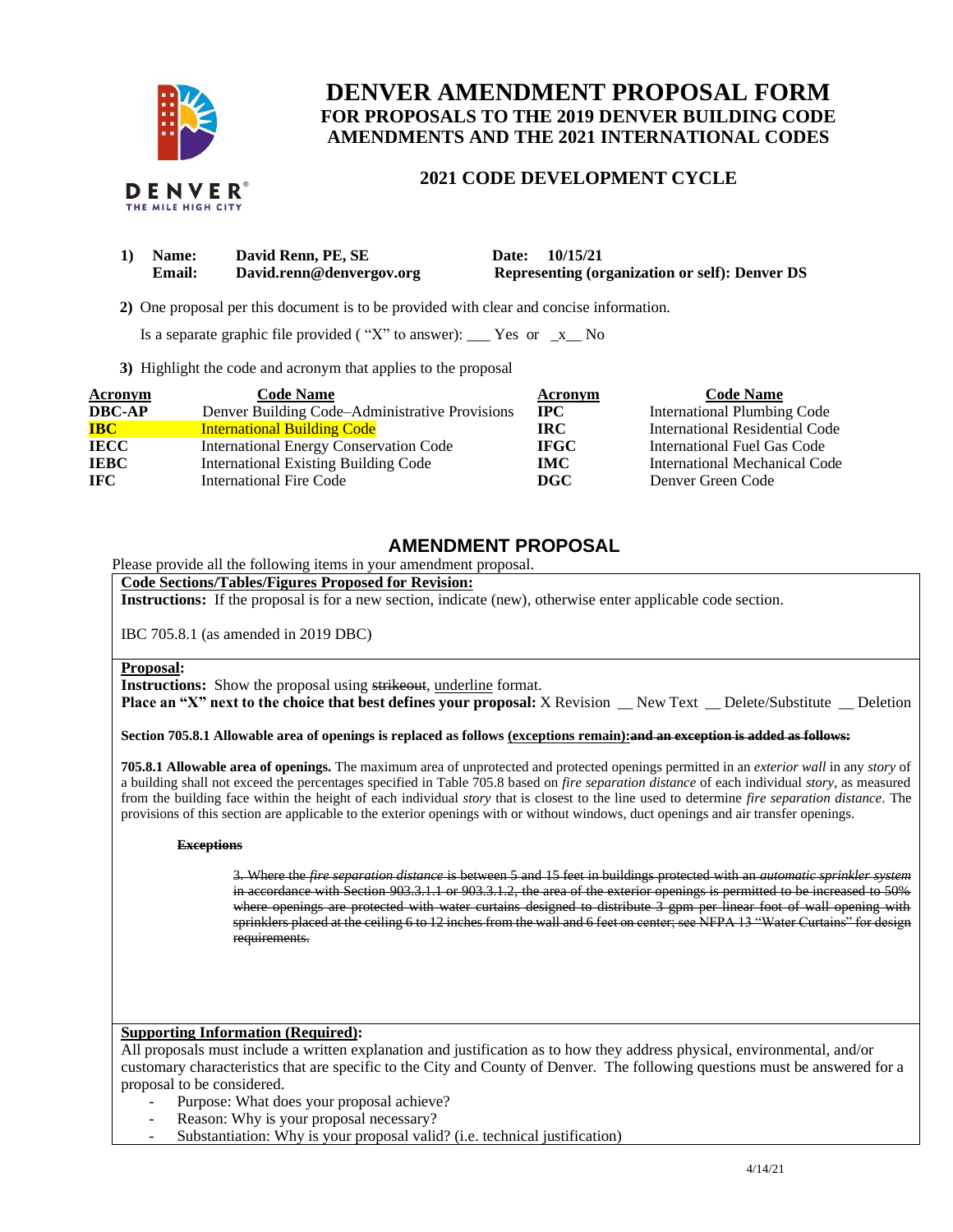## DISCUSSION:

This proposal is to delete Denver's exception to IBC 705.8.1 since this exception is not related to any physical, environmental, or customary characteristics that are specific to the City and County of Denver. Furthermore, these amendments are less restrictive than the IBC, are not effective in preventing the spread of fire from an adjacent building, and there is no justification to reduce the requirements of the IBC.

Denver's current amendments allow the maximum area of exterior wall openings to increase for fire separation distance (FSD) of 5' to less than 15' where building is sprinklered and openings are protected with water curtains. The IBC limits openings to 25% and 45% for this same range of FSD and does not allow an increase for water curtains. Denver's current amendment effectively replaces a required fire-resistance rated exterior wall with an opening with water curtains, which is in direct conflict with IBC 703.2 which requires fire-resistance rating to be achieved without the use of automatic sprinklers or any other fire suppression system being incorporated (unless approved through the alternative materials, design and methods section). The code requires both passive and active protection against fire and it is generally not acceptable to replace passive protection with active protection since it is not as reliable. Furthermore, water curtain sprinklers have no listing or testing to be used to prevent exposure fires from adjacent building, so their effectiveness is in question for this use.

Water curtain protection may be effective in preventing the spread of fire from the building under consideration to an adjacent building since the sprinkler system would be activated where the fire originates and would presumably be controlled at the place of fire origin. However, the water curtain protection is not effective in preventing spread of fire from an adjacent building into the building under consideration. When the FSD is less than or equal to 10', IBC 705.5 requires exterior walls to be rated for exposure to fire from both sides. IBC 701.1 also indicates that the provisions of Chapter 7 are intended to safeguard against the spread of fire to and from buildings (as well as spread of fire within a building).

In the case of a fire in an adjacent building, the radiant heat from the fire would have to breach the windows and ignite a fire within the building under consideration for the water curtain sprinklers to be activated. The fire in the adjacent building could easily be along the entire length or height of the building which would cause this scenario to occur at multiple openings along the length and height of the building under consideration. In this case, the sprinkler system would be overwhelmed since the hydraulics of these systems are only designed to control a fire at the place of fire origin. For example, in an office building, the sprinkler system is typically designed for activation of sprinkler heads within a design area of 900 SF (30'x30' bay), which only translates to approximately 30' length of wall with water curtain sprinklers. As more windows are breached along the length or height of the building due to an adjacent building fire, the system would not be able to respond due to the hydraulic limitations and fire would spread throughout the building without protection from a sprinkler system. In contrast, the passive protection of a fire-resistance rated wall, in lieu of sprinkler protected openings, would prevent the spread of fire to the building under question. The 2018 Denver fire shown below, or any similar fire, would certainly overwhelm any sprinkler system in an adjacent building:



Note that this proposal will not affect existing buildings that have used the previous amendment with water curtain protection. Where a change of occupancy is made to an equal or lesser-hazard category, IEBC 1011.7.2 requires that existing exterior walls and openings to be accepted. Where a change of occupancy is made to a higher-hazard category, IEBC 1011.7.1 requires exterior walls to have fire resistance and opening protectives as required by the IBC; however, IEBC 1011.7.3 allows protected openings to be up 50% of the total wall area, which is the same as the previous amendment. Also, the exception to IBC 705.8.2 allows water curtain protection to be used in lieu of opening protectives, so water curtain protection would still be considered to be a protected opening.

### HISTORY:

A review of previous Denver amendments reveals that this 50% opening limitation with water curtains originated in the 1993 Denver amendments to the 1991 Uniform Building Code and has been carried forward since. The 1991 UBC exterior wall